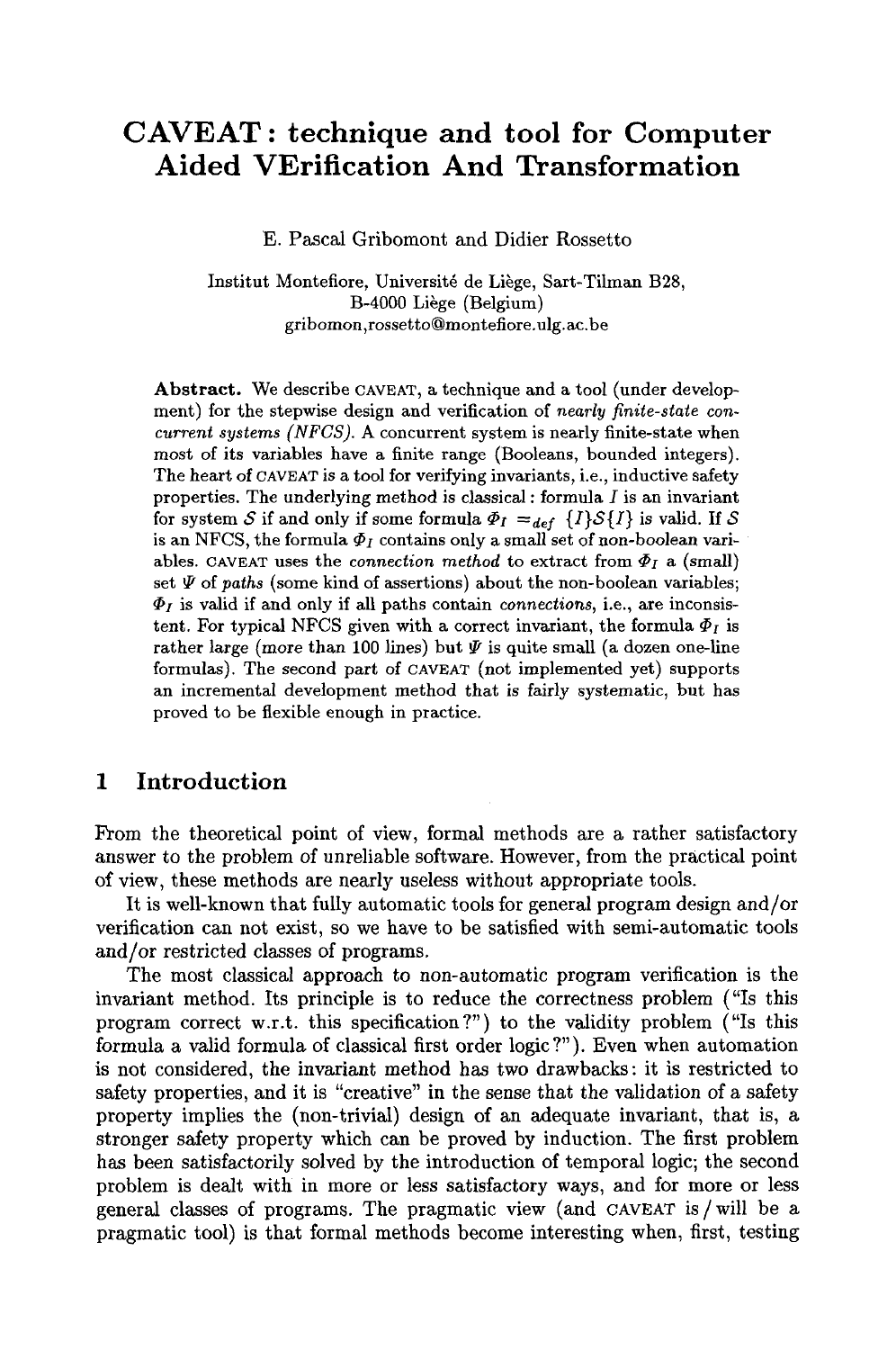methods *really* prove disappointing, second, reliability is *really* required, and third, programs are subtle and tricky even when they are not long. This is often the case for concurrent, distributed, reactive systems, and the problem of invariant construction seems especially important for such systems. CAVEAT is an attempt to automate an invariant-based stepwise design/verification method introduced in [13, 14, 16].

Most earlier approaches to (semi-)automatic program verification have been based on (semi-)automatic theorem proving, for classical logic and sometimes for temporal logic. A pragmatic drawback of theorem provers is that they are mostly interactive. Even if the prover really performs the biggest part of the verification task, the user has to oversee the whole verification process, and from time to time needs to interact with it. The problem lies with the rather poor ability of proving systems to extract from a large set of mostly elementary verification steps the small subset which is outside the scope of purely automatic tools. The success of the semi-automatic theorem proving approach depends on the skill of the user [11].

A more recent approach is restricted to finite-state systems. The principle is that both the finite-state system and the specification can be modelled by a formula of propositional temporal logic, or by some kind of automaton. As a result, system verification is decidable, for instance by model checking algorithms [8, 29]. Recent improvements in the performances of computer systems, and also in the search algorithms, have led to rather powerful tools. This induced attempts to extend these techniques to some classes of infinite-state systems, but only moderately successful results have been obtained until now [20, 30]. On the contrary, some severe theoretical restrictions to this approach have been obtained [1]. Besides, when a tested finite-state program is incorrect, the verification system gives little high-level insight about how the program should be corrected; similarly, the validation of a correct program gives little insight about how the program works and why it is correct.

Another promising track comes from recent improvements in tautology checking, especially the connection method (see [5, 31]) and the concept of (ordered) binary decision diagram (see [6, 26]). It is rather natural to wonder whether these techniques remain *practically* usable outside pure propositional logic. CAVEAT has evolved from some successful experiments in this area.

Section 2 introduces CAVEAT with a very elementary example and discusses the main choices we have made in the strategy of invariant verification. Section 3 accounts for a more significant experiment and demonstrates the usefulness of the approach in a restricted but important class of applications. It also presents an introduction to incremental design and verification. Section 4 is a brief comparison with related works.

# 2 The heart of CAVEAT: tautological reduction

#### 2.1 Position of the problem

A formula  $I$  is an invariant of a concurrent system  $S$  if, in all computations, successors of states satisfying  $I$  also satisfy  $I$ . Hoare's axiom, or the liberal version of Dijkstra's weakest precondition calculus, reduces the problem of invariant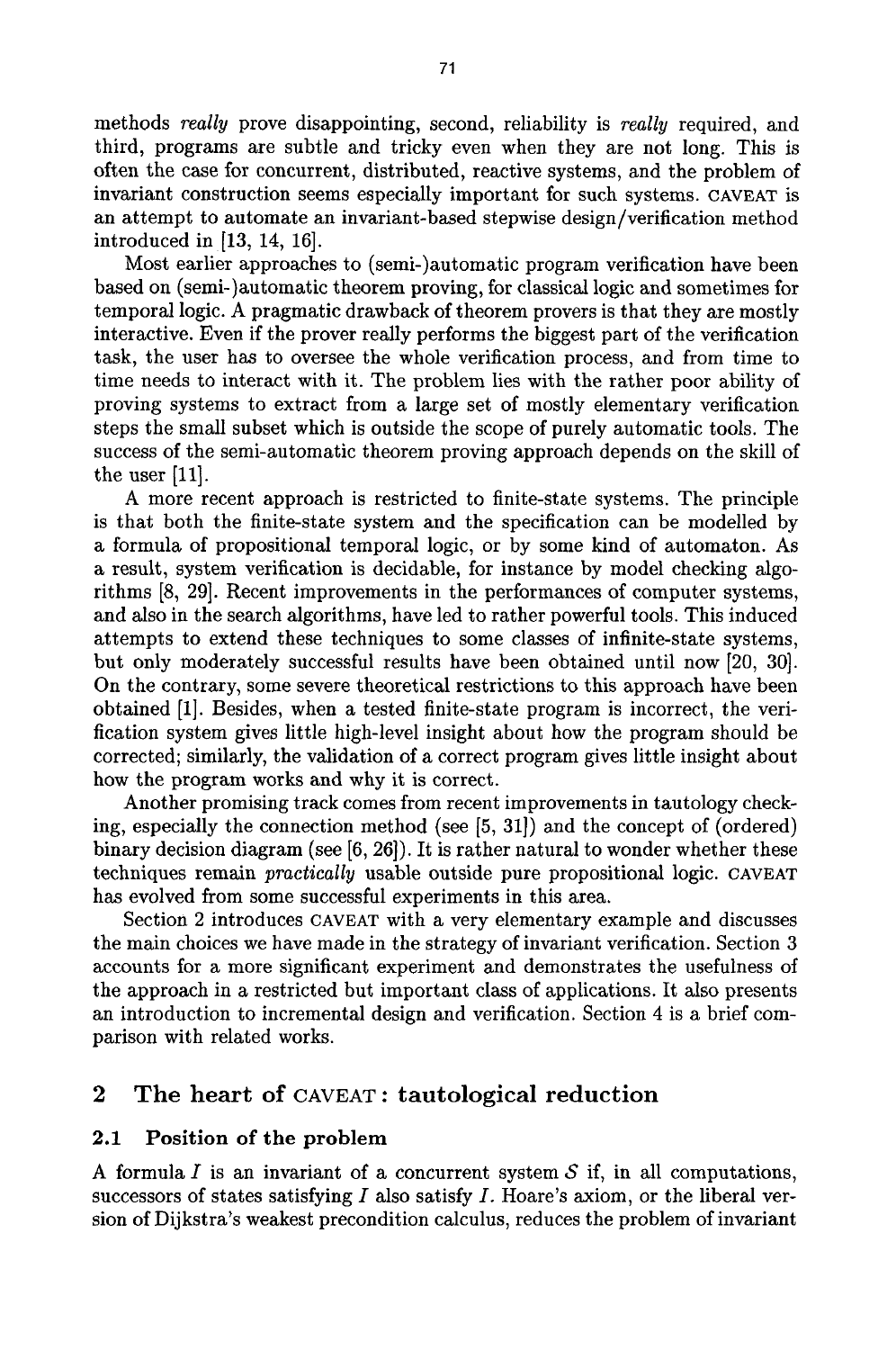verification to the purely logical problem of validity checking. With familiar notation (illustrated below), the formula to validate is  $\Phi_I =_{def} (I \Rightarrow wlp[S; I]).$ The construction of  $\Phi_I$ , when S and I are given, is (usually) straightforward. The validation, however, is not, since  $\Phi_I$  is typically a rather large formula.

A formula  $J$  expresses a safety property of  $S$  with initial condition  $A$  if every state of every computation satisfies  $J$ . This holds if and only if an invariant  $I$ of S exists such that  $(A \Rightarrow I)$  and  $(I \Rightarrow J)$ . The standard verification problem is to determine whether some system  $\mathcal S$  with initial condition  $\mathcal A$  satisfies the safety property (expressed by) J.

If S is a non-parametric finite-state system, the formulas A, J, I and  $\Phi_I$ are propositional and full automation is possible. However, the construction of the invariant  $I$  is not a trivial task. Model checking is usually more effective here, since an explicit form of the invariant  $I$  is not needed; the model checker simply verifies that all accessible states satisfy  $J$ . (The set of accessible states determines the strongest invariant implied by A, often denoted *sin[A;* S].)

Pure model-checking does not apply if  $S$  is an infinite-state system. In this case,  $A$ ,  $J$ ,  $I$  and  $\Phi_I$  are formulas of some first-order language (for instance, the language of number theory) and the verification problem becomes theoretically unsolvable even for a rather restricted class of programs. The invariant method still works, but is not easily turned into a reasonably efficient semi-automatic method.

There is, however, a large and interesting class of "borderline" cases, for which  $\Phi_I$  is a large formula with only few occurrences of non-boolean variables. The method illustrated in the sequel seems very promising for this class. For the sake of simplicity, it is first introduced with the help of a purely finite-state example, even though it does not show its full potential in this case.

#### 2.2 The connection method

The connection method can be viewed as an efficient implementation of the classical tableau method, used to determine whether a formula or a set of formulas has a model. The principle of the method is to reduce the initial formula into sets of literals, in such a way that the initial formula has no model if and only if each of the sets of literals contains a *connection,* i.e., a tuple of contradictory elements. In a purely propositional framework, only pairs like  $\{p, \neg p\}$  are considered. In our framework, a connection is a bit more general; typical instances are  ${x \gt y, x = y, x \lt y}$  and  ${at \ell_0, at \ell_1}$ , where  $\ell_0$  and  $\ell_1$  are distinct locations of the same process.

The connection method can be a powerful technique [31]; it is illustrated in the sequel of this section, first with a simplistic example.

The example is a two-process naive mutual exclusion algorithm, that has to be checked for mutual exclusion. The set of processes is  $\{P,Q\}$ . Each process contains three locations, identified by subscripts  $0$  (idle state), w (waiting state) and c (critical state), so  $P = \{p_0, p_w, p_c\}$  and  $Q = \{q_0, q_w, q_c\}$ . There are two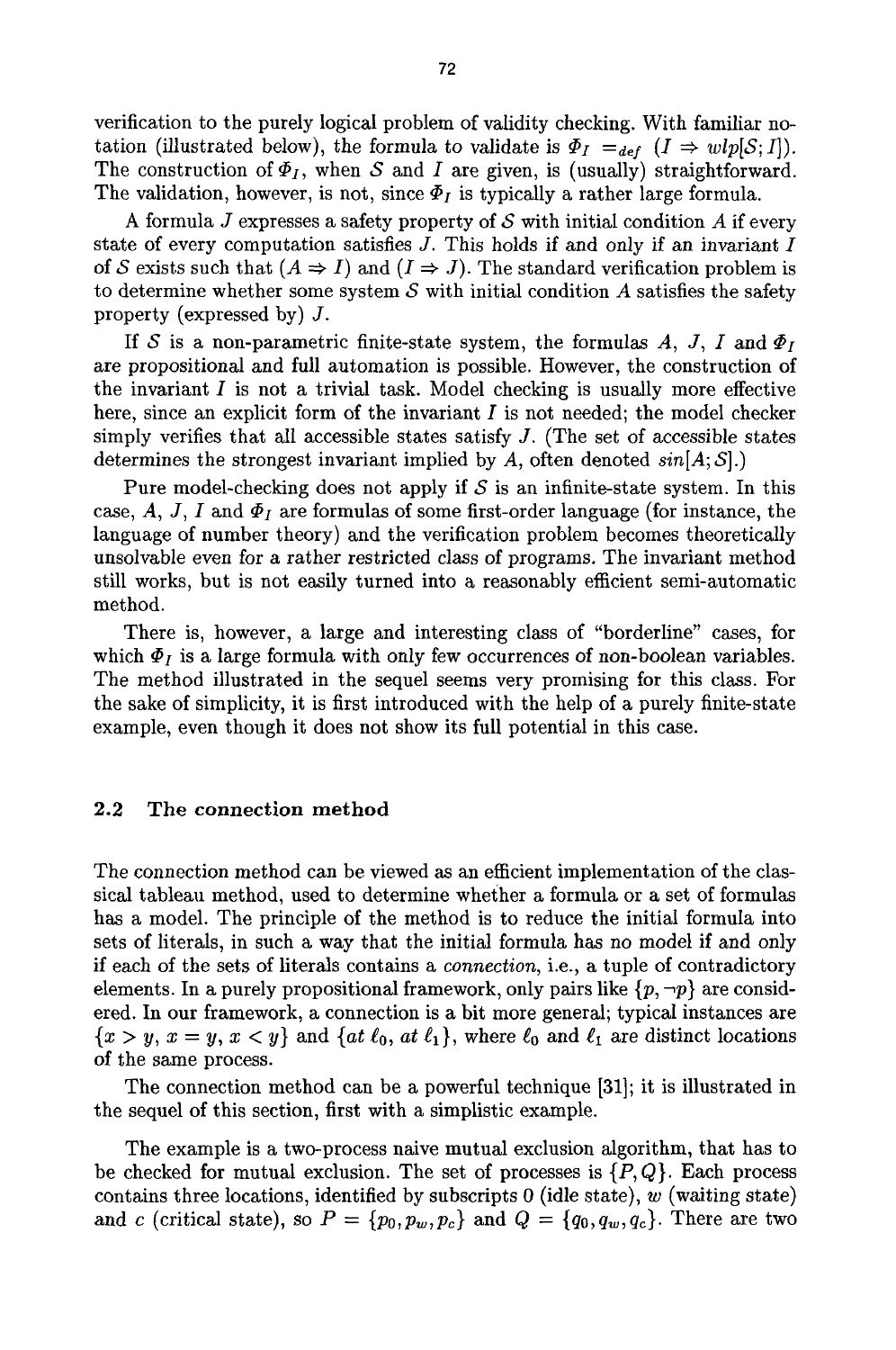Boolean variables *inP* and *inQ.* The set of transitions is

$$
\mathcal{T} = \{ (p_0, inP := true, p_w), (q_0, inQ := true, q_w), (p_w, \neg inQ \longrightarrow skip, p_c) (q_w, \neg inP \longrightarrow skip, q_c), (p_c, inP := false, p_0), (q_c, inQ := false, q_0) \}.
$$

*Comment.* The formal notation used here and in CAVEAT to write programs has been introduced in [14]. It is similar in spirit to many other notations based on states and transitions, e.g. the language of Action Systems introduced in [3].

There are two Boolean variables and each process has three control locations, leading to a state space of 36 possible states. The main safety property of interest is mutual exclusion, formalized as

$$
J =_{def} \neg (at \ p_c \wedge at \ q_c).
$$

An acceptable initial condition is :

 $A =_{def} (at p_0 \wedge at q_0 \wedge \neg inP \wedge \neg inQ).$ 

An appropriate invariant  $I$  is

$$
(at\ p_c \Rightarrow (\neg inQ \lor at\ q_w)) \land (at\ q_c \Rightarrow (\neg inP \lor at\ p_w)) \land (at\ p_0 \equiv \neg inP) \land (at\ q_0 \equiv \neg inQ).
$$

One sees easily that both  $A \Rightarrow I$  and  $I \Rightarrow J$  holds,<sup>1</sup> and CAVEAT is used to check that I is really an invariant. It is sufficient to show that formula  $(I \Rightarrow wlp[\tau; I])$ holds for each transition  $\tau$ , and we consider here  $\tau = (p_w, \neg inQ \longrightarrow skip, p_c)$ . The corresponding verification formula, say  $\Phi$ , is obtained by  $wlp$ -calculus :

$$
(\neg \neg inP \land (at q_0 \Rightarrow \neg inQ) \land (\neg inQ \Rightarrow at q_0)) \Rightarrow (\neg inQ \Rightarrow [(\neg inQ \lor at q_w) \land (at q_c \Rightarrow \neg inP) \land \neg \neg inP \land (at q_0 \Rightarrow \neg inQ) \land (\neg inQ \Rightarrow at q_0)]).
$$

With standard elementary techniques,  $\Phi$  is reduced into two formulas, i.e.,

 $((at\ q_0 \Rightarrow \neg inQ) \land (\neg inQ \Rightarrow at\ q_0)) \Rightarrow (\neg inQ \Rightarrow (\neg inQ \lor at\ q_w))$  (1) and

$$
(\neg \neg inP \land (at q_0 \Rightarrow \neg inQ) \land (\neg inQ \Rightarrow at q_0)) \Rightarrow (\neg inQ \Rightarrow (at q_c \Rightarrow \neg inP)).
$$

*Comment.* The first one should have been

 $(\neg\neg inP \land (at\ q_0 \Rightarrow \neg inQ) \land (\neg inQ \Rightarrow at\ q_0)) \Rightarrow (\neg inQ \Rightarrow (\neg inQ \lor at\ q_w))$ 

but *inP* occurred only once, and has therefore been replaced by its polarity T, leading to formula (1). This transformation and some similar ones are automated in CAVEAT.<sup>2</sup>

The *subformula tableau* for formula (1) is given in Figure 1.

Each line of the subformula tableau corresponds to a node of the syntactic tree of the formula (the tree is traversed depthfirst). Let us consider formula (1). The *polarity* of the formula itself (root line  $a_1$ ) is **F**, meaning that our "goal" (hopefully unreachable) is to falsify the (hopefully valid) formula  $a_1$ . This formula is an implication; it will be false if and only if its antecedent  $a_2$  is true and

<sup>1</sup> Recall that each process is at exactly one location at a time; this location rule is "wired in" CAVEAT.

<sup>2</sup> These simplifications are classical in resolution-based theorem provers; see e.g. [23].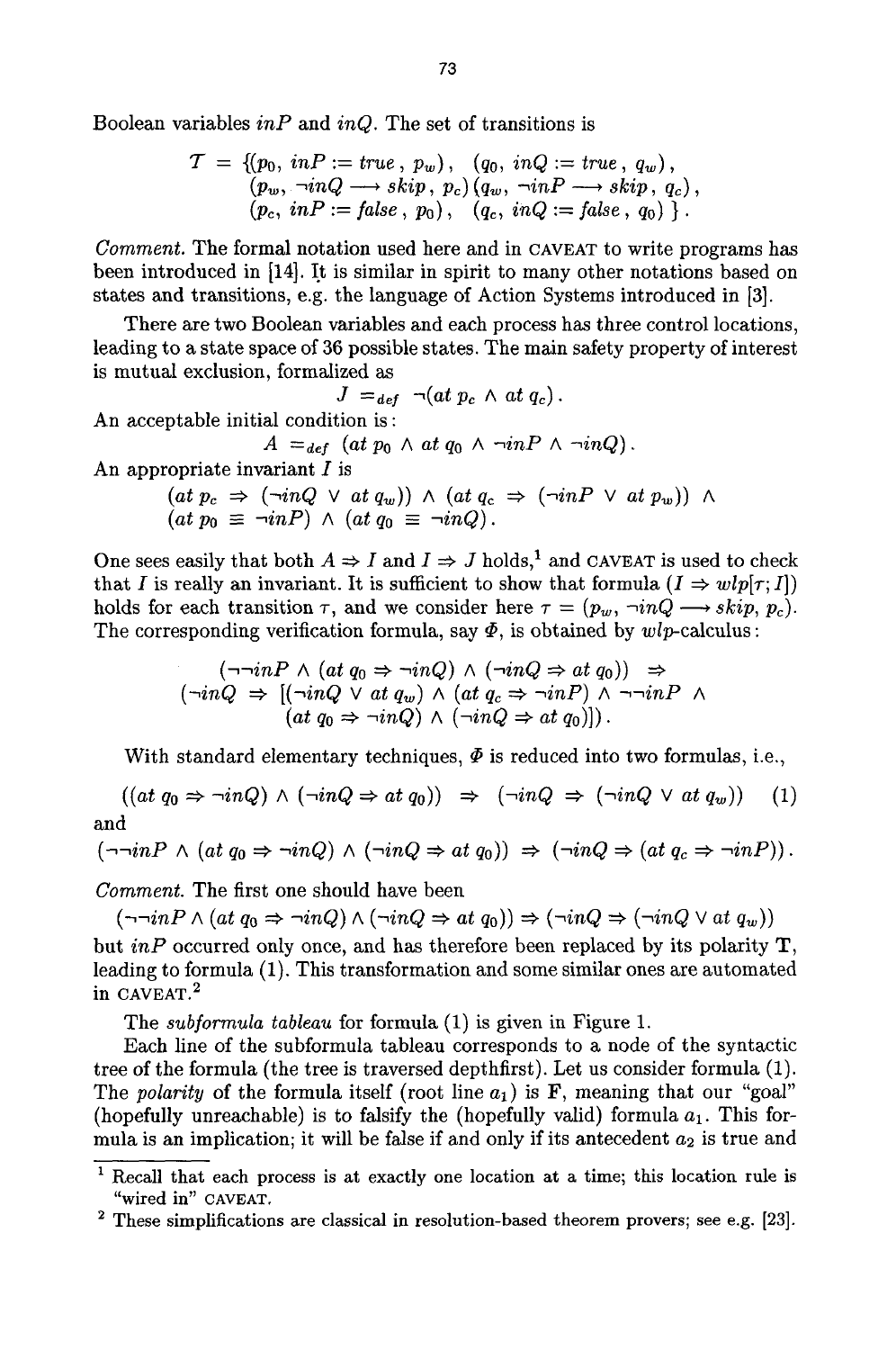|                    | Polarity | Formula                                                                                                                  | P-type S-type |          |
|--------------------|----------|--------------------------------------------------------------------------------------------------------------------------|---------------|----------|
| a <sub>1</sub>     | F        | $((at q_0 \Rightarrow \neg inQ) \land (\neg inQ \Rightarrow at q_0))$<br>$(\neg inQ \Rightarrow (\neg inQ \lor at q_w))$ | $\alpha$      |          |
| $a_2$              | т        | $(at q_0 \Rightarrow \neg inQ) \wedge (\neg inQ \Rightarrow at q_0)$                                                     | $\alpha$      | $\alpha$ |
| $a_3$              | т        | at $q_0 \Rightarrow \neg inQ$                                                                                            | β             | $\alpha$ |
| $a_4$              | F        | at qo                                                                                                                    |               | β        |
| $a_5$              | т        | $\neg inQ$                                                                                                               | $\alpha$      | β        |
| $a_6$              | F        | inQ                                                                                                                      |               | $\alpha$ |
| a <sub>7</sub>     | т        | $\neg inQ \Rightarrow at q_0$                                                                                            | β             | $\alpha$ |
| $a_8$              | F        | $\neg inQ$                                                                                                               | $\alpha$      | β        |
| $\boldsymbol{a_9}$ | т        | inQ                                                                                                                      |               | $\alpha$ |
| $a_{10}$           | т        | at qo                                                                                                                    |               | β        |
| $a_{11}$           | F        | $\neg inQ \Rightarrow (\neg inQ \lor at q_w)$                                                                            | $\alpha$      | $\alpha$ |
| $a_{12}$           | т        | $\neg inQ$                                                                                                               | $\alpha$      | $\alpha$ |
| $a_{13}$           | F        | inQ                                                                                                                      |               | $\alpha$ |
| $a_{14}$           | F        | $(\neg inQ \lor at q_w)$                                                                                                 | $\alpha$      | $\alpha$ |
| $a_{15}$           | F        | $\neg inQ$                                                                                                               | $\alpha$      | $\alpha$ |
| $a_{16}$           | т        | inQ                                                                                                                      |               | $\alpha$ |
| $a_{17}$           | F        | $at\ q_w$                                                                                                                |               | α        |

Fig. 1. Subformula tableau for formula (1)

its consequent  $a_{11}$  is false. As a result, the polarities of  $a_2$  and  $a_{11}$  respectively are **T** and **F**. Besides, the P-type *(primary type)* of  $a_1$  is  $\alpha$ , meaning that  $a_1$  is a conjunctive line. 3 The S-type *(secondary type)* of a line if the P-type of its father, so the root line has no S-type and the atomic lines (corresponding to atomic subformulas) have no P-type.

The subformula tableau is used to construct the *verification acyclic graph,*  or *VAG.* The VAG corresponding to formula (1) is given in Figure 2 (left).

Each node in a VAG is a sequence of subformula indices; we distinguish *atomic* and *non-atomic* indices, corresponding respectively to atomic and nonatomic subformulas. The index i of an atomic subformula  $a_i$  is printed in boldface. The VAG is constructed from root to leaves according to the following rule. A node has successor(s) if it contains at least one non-atomic index i. If  $a_i$  has P-type  $\alpha$ , there is only one successor, obtained by replacing i by j, k, where  $a_j$ and  $a_k$  are the immediate subcomponents of  $a_i$  (if  $a_i$  is a negation, there is only one subcomponent  $a_j$ ). If  $a_i$  has P-type  $\beta$ , there are two successors, obtained

<sup>3</sup> Conjunctive lines are denied implications, denied disjunctions, asserted conjunctions; disjunctive lines (P-type is  $\beta$ ) are asserted implications, asserted disjunctions and denied conjunctions. P-type is not really relevant for unary connectives, but we attribute P-type  $\alpha$  to negations.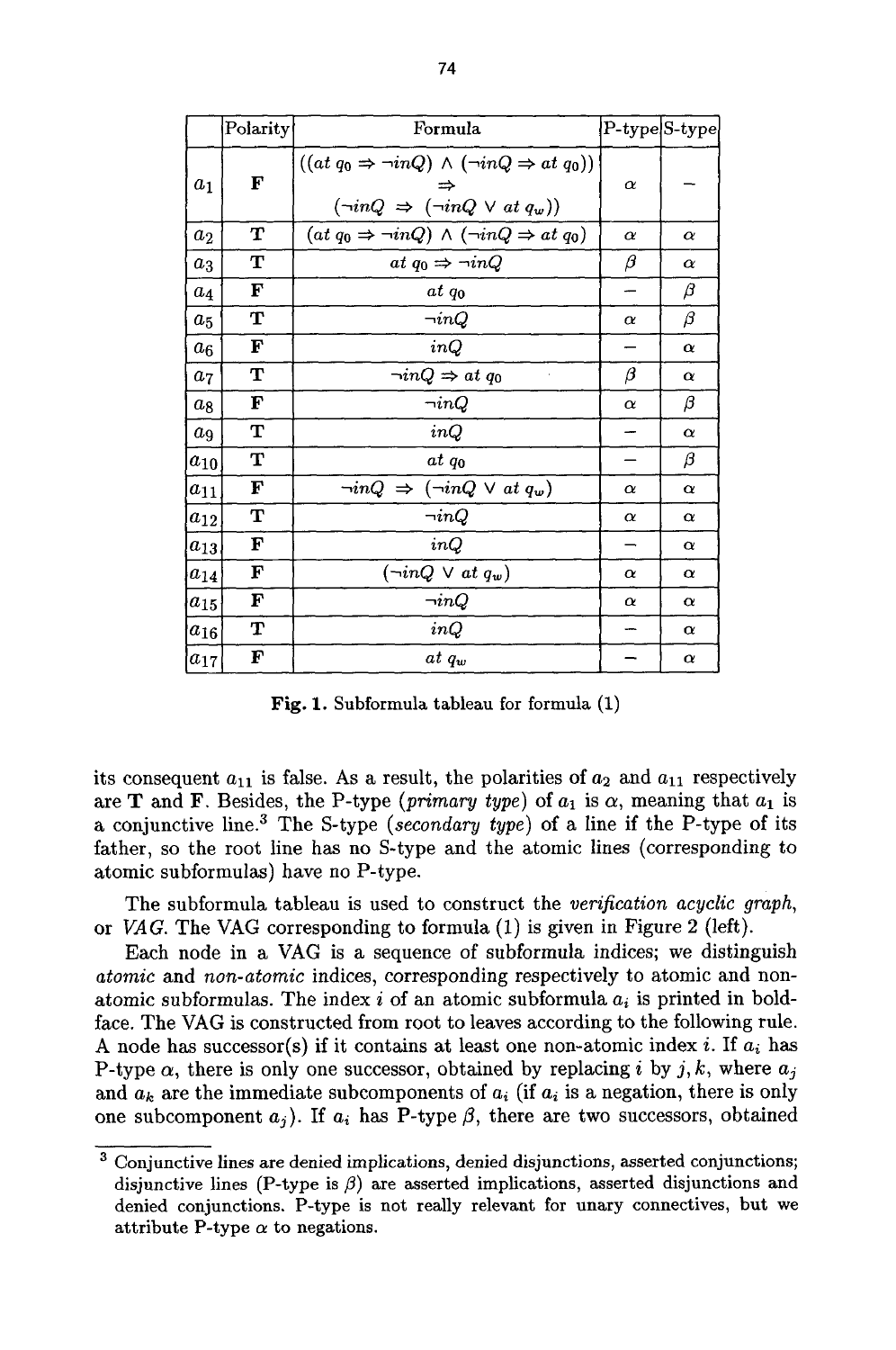

Fig. 2. Verification acyclic graph and path list for formula (1)

by replacing i by j and k, respectively. To save place, atomic indices of a node are not inherited by its successor(s). Leaves contain atomic indices only. The construction is non-deterministic, since a node can contain several non-atomic indices (in Figure 2, selected indices are underlined). The strategy of considering indices of P-type  $\alpha$  first leads to a smaller VAG and is therefore adopted.

*An example about formula* (1). Three non-atomic indices 3, 7, 15 occur in node  $(3, 7, 15, 17)$ ; only index 15 is of P-type  $\alpha$ , so it is selected. There is only one successor, obtained by replacing 15 by 16; besides, atomic index 17 is omitted.

It is now clear why the elementary claims introduced in paragraph 2.2 are called paths : each claim corresponds to a (maximal) path in the VAG. The last step of the connection method is to explore the VAGs and to list their paths. Each path connects the root of the VAG to a leaf and is identified in the list by the atomic indices occurring in the labels of its nodes. For instance, the first path of the VAG corresponding to formula (1) is

 $1 \rightarrow 2, 11 \rightarrow \ldots \rightarrow 3, 7, 13, 14 \rightarrow 3, 7, 15, 17 \rightarrow 3, 7, 16 \rightarrow 4, 7 \rightarrow 8 \rightarrow 9,$ so this path will be identified as 4, 9, 13, 16, 17.

A formula is valid if each path of the corresponding path list contains a connection. The path list for formula (1) is given in Figure 2 (right), with a connection for each path. As a consequence, formula (1) is valid.

### 2.3 Concurrent construction and exploration of the **VAG**

An elementary but useful optimization consists in closing a path as soon as a connection is detected in it. This gives rise to shortened VAGs and path lists; **those** for formula (1) are given in Figure 3.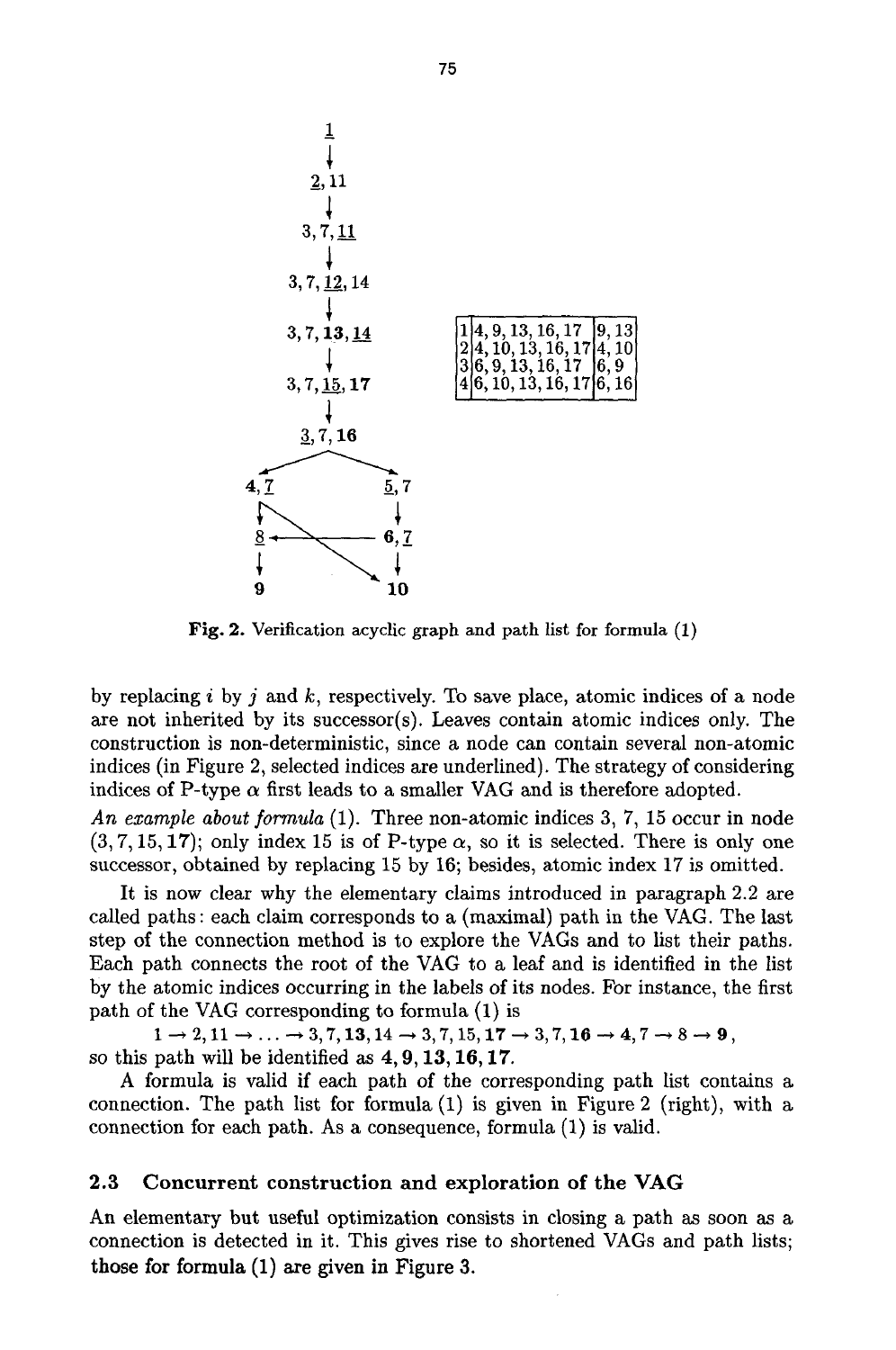

Fig. 3. Optimized VAG and shortened path list for formula (1)

#### **2.4 The non-propositional case**

The connection method reduces the problem of checking the validity of formula  $\Phi =_{def} (a \wedge b \wedge c) \Rightarrow \neg(b \Rightarrow \neg a)$ 

to the problem of finding a connection within each element of the path list

 $\Psi =_{def} (\{\mathbf{T}:a; \mathbf{T}:b; \mathbf{T}:c; \mathbf{F}:b\}, \{\mathbf{T}:a; \mathbf{T}:b; \mathbf{T}:c; \mathbf{F}:a\}).$ 

The second problem is trivial, but the reduction process itself is not. Now, let us consider a rather similar case. The formula

 $\Phi' =_{def} (x > y \land b \land c) \Rightarrow \neg(b \Rightarrow x < y)$ 

is valid if each path of the list

 $\Psi' =_{def} (\{\mathbf{T}: x > y; \ \mathbf{T}: b; \ \mathbf{T}: c; \ \mathbf{F}: b\}, \ \{\mathbf{T}: x > y; \ \mathbf{T}: b; \ \mathbf{T}: c; \ \mathbf{T}: x < y\})$ is connected. The first path contains a trivial, propositional connection (atom b appears with both polarities) but the connection contained in the second path is  $\{T : x > y; T : x < y\}$ , which is non-propositional.<sup>4</sup>

The interesting point is that half the verification work (in this example) remains within the propositional framework and hence fully automatic. Our working hypothesis is that, for many "nearly finite-state systems", most of the invariant verification work will reduce to tautology checking and nearly all paths (say 99.9 %) will be closed (a connection will be found) in an automatic way. The main advantage we seek from our approach with respect to the more classical theorem-proving approaches, is the inherent ability of the connection method to "extract" the tiny fraction of the verification work which falls outside the propositional framework. This fraction is then isolated from the rest, and dealt

<sup>&</sup>lt;sup>4</sup> More precisely, analysis of the "atoms"  $x > y$  and  $x < y$  is needed to detect that they are contradictory.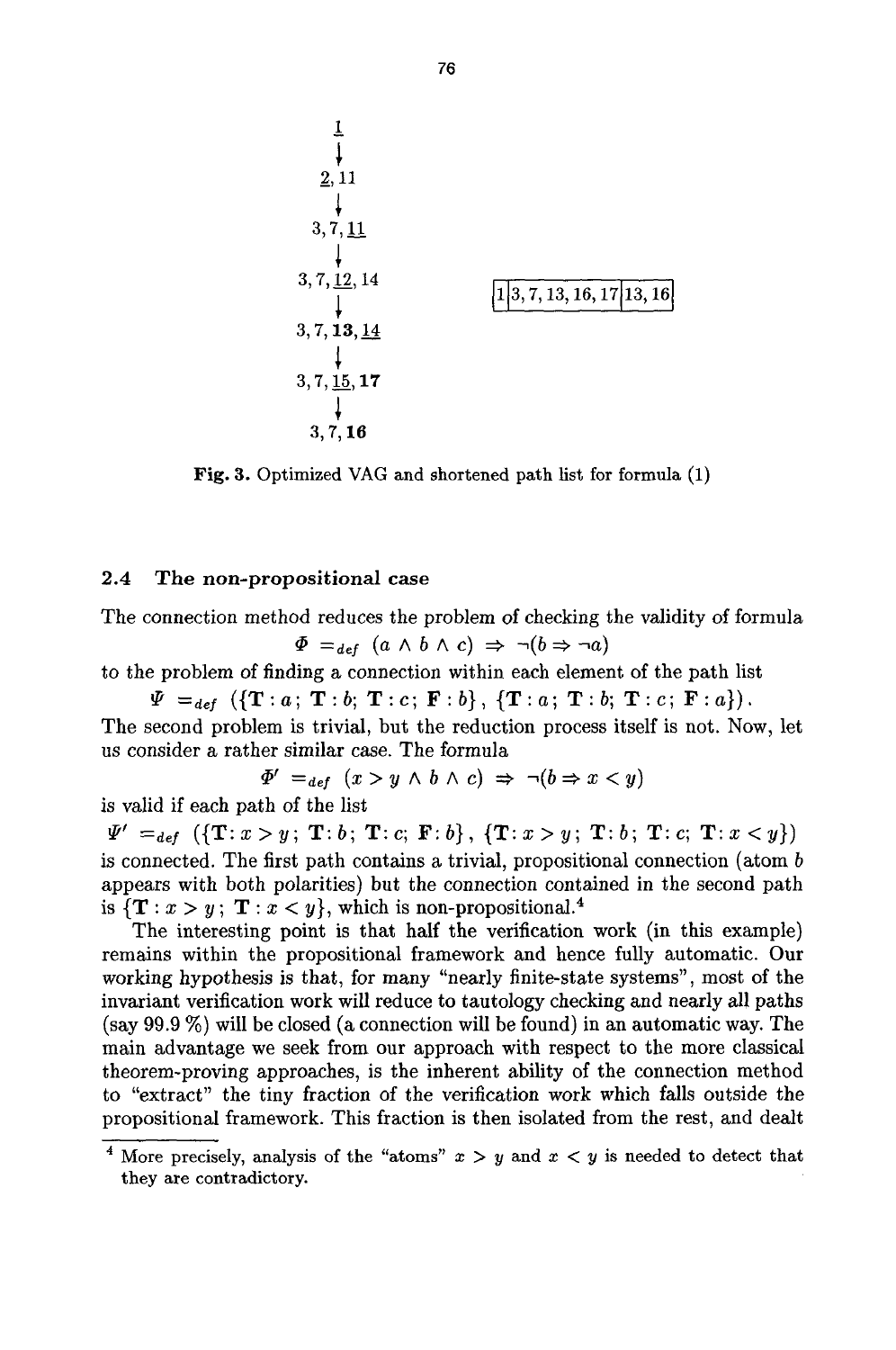with in a classical way; either we use a knowledge base and a theorem prover that would tell us that  $x > y$  and  $x < y$  are not simultaneously satisfiable, or we simply report to the user the sublist of unconnected paths. The example presented in the next section illustrates what can be achieved even without ATP (automatic theorem proving).

# 3 Ricart and Agrawala's algorithm

It is now usual to verify some fine-grained version of a concurrent system by first considering some coarser-grained version(s). This approach was already used in [9] and [21] and is turned into a systematic method in [14] and [16]. We extract from the latter [16, p. 43] an intermediate, medium-grained version of Ricart and Agrawala's N-process mutual exclusion algorithm, introduced in [27].

# 3.1 The algorithm and its invariant

The basic idea, as introduced in [27], is as follows. A node attempting to invoke mutual exclusion sends a request to all other nodes. On receipt of the request, the other nodes send an immediate reply or defer it. When all replies have been received, the access to the critical section is granted. A deferred reply is delayed until the replying node has completed its own access to the critical section.

Some notation is introduced, mostly in accordance with [27].

| $rcs_p$ :                                  | $p$ needs access to the resource;                               |  |  |
|--------------------------------------------|-----------------------------------------------------------------|--|--|
| $\prod_{i=1}^{n}$                          | internal activity, able to alter rcs only;                      |  |  |
| $RCS_p$ :                                  | $p$ requests access to the resource (Request Critical Section); |  |  |
| $OR_p^q$ :                                 | $p$ waits for a reply from $q$ (Outstanding Reply);             |  |  |
| $RD_p^q$ :                                 | $p$ defers a reply to $q$ (Reply Deferred);                     |  |  |
| $SN_p$ :                                   | p has requested access at that time (Sequence Number)           |  |  |
|                                            | (time-stamp, implementing Lamport's "Bakery algorithm");        |  |  |
| $SN_p < SN_q$ : p takes precedence over q; |                                                                 |  |  |
| time:                                      | monotonically increasing integer, models real time;             |  |  |
| $\mathcal{P}:$                             | the set of nodes; $P = \{p, q, r, \ldots\};$                    |  |  |
| N:                                         | the number of nodes; $ \mathcal{P}  = N$ ;                      |  |  |
| $\mathcal{P}_{\bm p}$ :                    | short for $\mathcal{P}\backslash\{p\};  \mathcal{P}_p =N-1;$    |  |  |
| $X_{p}:$                                   | variable ranging over subsets of $\mathcal{P}_p$ .              |  |  |

The transitions of S are given in Figure 4 (for all distinct stations p and q).

In order to switch, say, from control location  $p_2$  to  $p_3$ , node p has to send a request to each member of  $\mathcal{P}_p$ . In system S, the N-1 corresponding messages are already modelled by  $N-1$  distinct transitions, but each of them remains rather abstract and the communication itself is modelled by switching the Boolean variable  $OR_p^q$  from false (i.e. 0) to true (i.e. 1), just as if communications always were reliable and timeless; system  $S$  is not very coarse-grained, but not really fine-grained either. Also note that the  $N-1$  communications are performed in arbitrary order;  $q \in X_p$  means, "node q has been issued the request from  $p$ ". Intuitively, the predicate  $at^q p_3$  means: "from the point of view of station  $q$ , the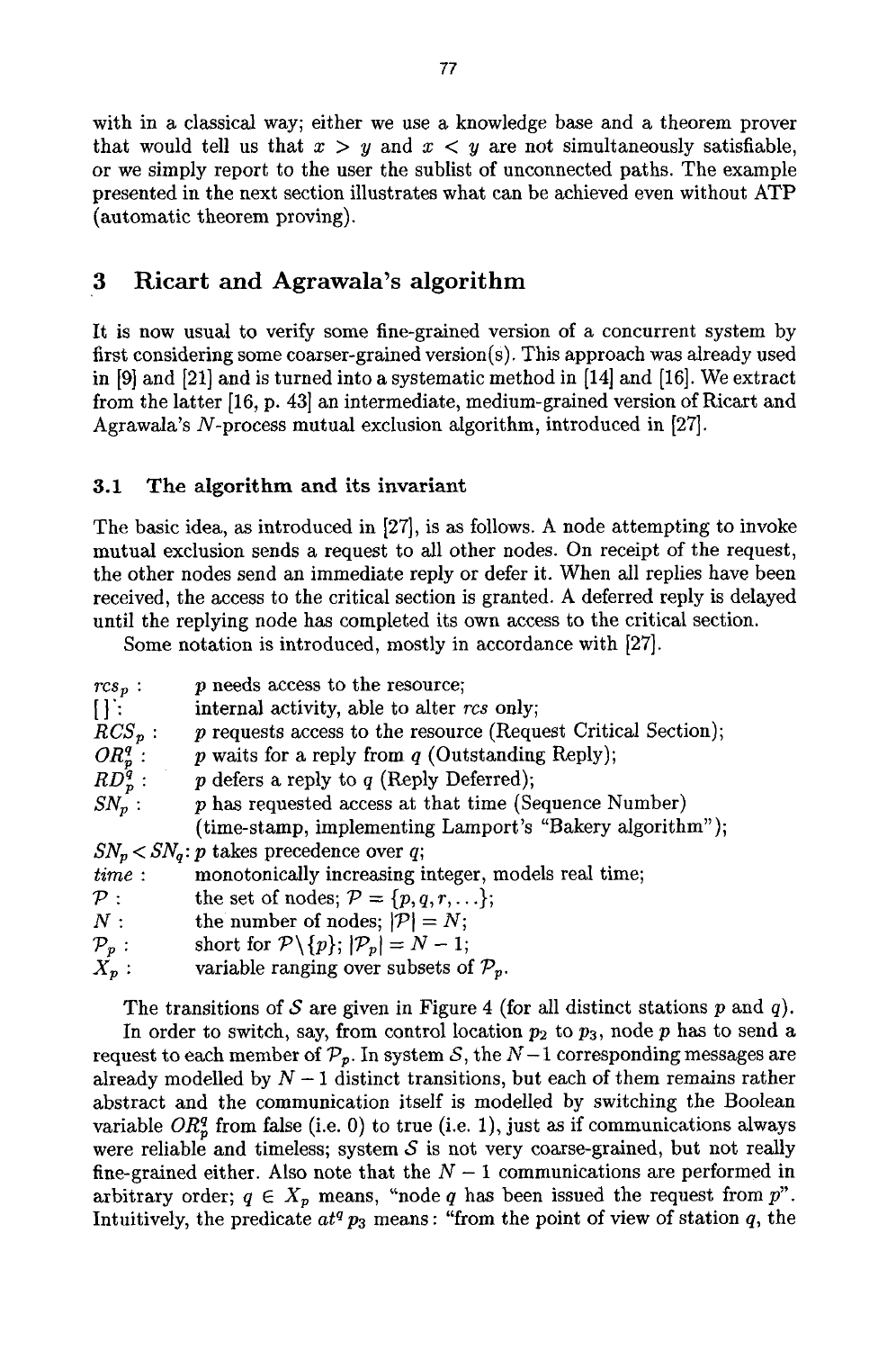$$
(p_0, \neg rcs_p \longrightarrow [], p_0),
$$
  
\n
$$
(p_0, \operatorname{rcs}_p \longrightarrow (RCS_p, SN_p, \text{time}) := (1, \text{time}, \text{time} + 1), p_2),
$$
  
\n
$$
(p_2, q \in \mathcal{P}_p \setminus X_p \longrightarrow (OR_p^q, X_p) := (1, X_p \cup \{q\}), p_2),
$$
  
\n
$$
(p_2, X_p = \mathcal{P}_p \longrightarrow X_p := \emptyset, p_3),
$$
  
\n
$$
(p_3, q \in \mathcal{P}_p \setminus X_p \land RCS_q \land SN_q < SN_p \longrightarrow (RD_q^p, X_p) := (1, X_p \cup \{q\}), p_3),
$$
  
\n
$$
(p_3, q \in \mathcal{P}_p \setminus X_p \land [\neg RCS_q \lor SN_p < SN_q] \longrightarrow (OR_p^q, X_p) := (0, X_p \cup \{q\}), p_3),
$$
  
\n
$$
(p_3, X_p = \mathcal{P}_p \longrightarrow X_p := \emptyset, p_4),
$$
  
\n
$$
(p_4, q \in \mathcal{P}_p \setminus X_p \land \neg OR_p^q \longrightarrow X_p := X_p \cup \{q\}, p_4),
$$
  
\n
$$
(p_4, X_p = \mathcal{P}_p \longrightarrow X_p := \emptyset, p_5),
$$
  
\n
$$
(p_5, \operatorname{rcs}_p \longrightarrow \{CS_p := 0, p_6),
$$
  
\n
$$
(p_6, q \in \mathcal{P}_p \setminus X_p \land RD_p^q \longrightarrow (RD_p^q, OR_q^p, X_p) := (0, 0, X_p \cup \{q\}), p_6),
$$
  
\n
$$
(p_6, q \in \mathcal{P}_p \setminus X_p \land \neg RD_p^q \longrightarrow X_p := X_p \cup \{q\}, p_6),
$$
  
\n
$$
(p_6, X_p = \mathcal{P}_p \longrightarrow X_p := \emptyset, p_0).
$$



place predicate *at P3* is true". Below is the formal definition of the latter and other similar predicates.

$$
at^q p_0 =_{def} ((at p_6 \wedge q \in X_p) \vee at p_0),
$$
  
\n
$$
at^q p_2 =_{def} (at p_2 \wedge q \in \mathcal{P}_p \setminus X_p),
$$
  
\n
$$
at^q p_3 =_{def} ((at p_2 \wedge q \in X_p) \vee (at p_3 \wedge q \in \mathcal{P}_p \setminus X_p)),
$$
  
\n
$$
at^q p_4 =_{def} ((at p_3 \wedge q \in X_p) \vee (at p_4 \wedge q \in \mathcal{P}_p \setminus X_p)),
$$
  
\n
$$
at^q p_5 =_{def} ((at p_4 \wedge q \in X_p) \vee at p_5),
$$
  
\n
$$
at^q p_6 =_{def} (at p_6 \wedge q \in \mathcal{P}_p \setminus X_p).
$$

The invariant  $I$  is the conjunction, for all distinct  $p$  and  $q$ , of the assertions

$$
1_p: [X_p \subset \mathcal{P}_p \land (at\ p_{05} \Rightarrow X_p = \emptyset)],
$$
  
\n
$$
2_p: [at\ p_{06} \equiv \neg RCS_p],
$$
  
\n
$$
3_{pq}: [SN_p \neq SN_q \land SN_p < time \land ((at^q p_5 \land RCS_q) \Rightarrow SN_p < SN_q)],
$$
  
\n
$$
4_{pq}: [(RD_q^p \Rightarrow OR_p^q) \land (\neg at^q p_3 \equiv (OR_p^q \Rightarrow RD_q^p))],
$$
  
\n
$$
5_{pq}: [(at^q p_6 \land at^p q_4) \lor (RD_p^q \equiv (at^p q_4 \land RCS_p \land SN_p < SN_q))].
$$
\n(2)

Acceptable initial conditions are, for all distinct stations  $p$  and  $q$ ,

$$
at\ p_0 \ \wedge\ X_p = \emptyset \ \wedge\ \neg RCS_p \ \wedge\ \neg OR_p^q \ \wedge\ \neg OR_q^p \ \wedge\ \neg RD_p^q \ \wedge\ \neg RD_q^p \ \wedge\ SN_p \neq SN_q.
$$

### **3.2 What can be obtained in an automatic way ?**

Our task is to use CAVEAT in order to determine whether  $I$  really is an invariant of system  $S$ . This system is typically "nearly propositional". Most of the variables are Boolean;  $SN_p$  and  $X_p$  are not, but  $SN_p < SN_q$  and  $q \in X_p$  are. Another worrying point is the parameter  $N$  (number of nodes in the network). Clearly enough, there exists a formula  $I(p,q)$  -- in fact, the conjunction of formulas (2) - such that the invariant really is

$$
I =_{def} \forall p \forall q \neq p I(p,q).
$$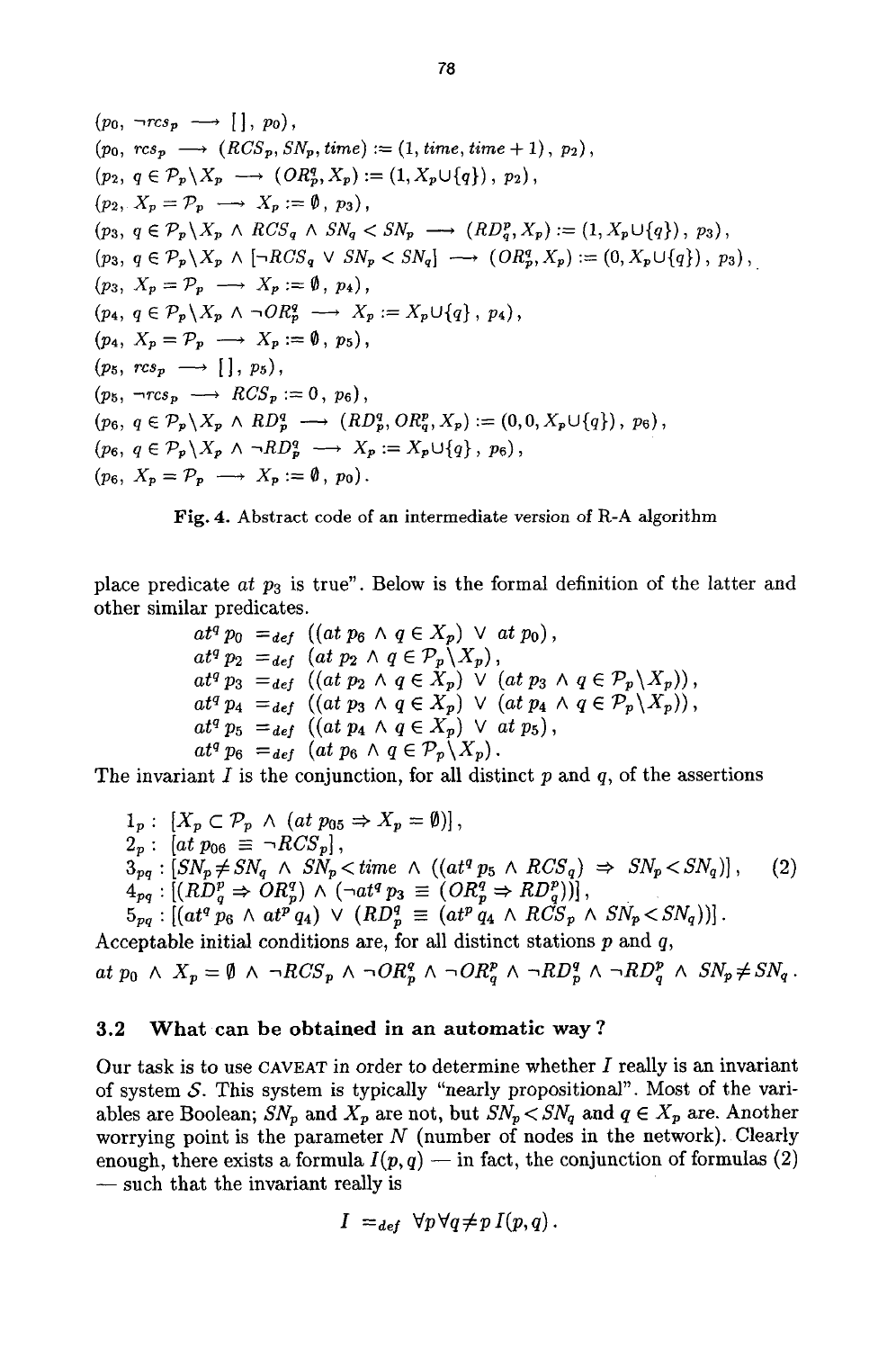Due to symmetry, we can now fix two specific distinct stations p and q and decide that only the transitions explicitly written in Figure 4 ought to be checked against invariant I. Now, we have 14 transitions to consider instead of  $O(N^2)$ , but the size of the invariant is still  $O(N^2)$ . We cannot similarly reduce the triple  ${I\}\tau{I}$  to the triple  ${I(p,q)}\tau{I(p,q)}$ . However, we can reduce the triple  $\{I\}\tau\{I\}$  to the family of  $N*(N-1)$  triples  $\{I\}\tau\{I(p',q')\}$ . We can further observe that, what matters about  $p', q'$  are whether they belong to  $\{p, q\}$  or not. Let us now assume that  $p, q, r, s$  are four distinct stations (and therefore, that  $N \geq 4$ ). We can reduce the aforementioned family of triples to only seven triples,<sup>5</sup> listed below:

1. 
$$
\{I\} \tau \{I(p,q)\},
$$
  
\n2. 
$$
\{I\} \tau \{I(q,p)\},
$$
  
\n3. 
$$
\{I\} \tau \{I(p,s)\},
$$
  
\n4. 
$$
\{I\} \tau \{I(r,q)\},
$$
  
\n5. 
$$
\{I\} \tau \{I(s,p)\},
$$
  
\n6. 
$$
\{I\} \tau \{I(q,r)\},
$$
  
\n7. 
$$
\{I\} \tau \{I(r,s)\}.
$$

Triple 3, for instance, serves as a pattern for  $N-2$  triples of the family since s stands for any node distinct from p and  $q^{6}$ .

A similar reduction can be operated on the precondition. For instance, triple 1 can be replaced by

$$
\{I(p,q)\,\wedge\, I(q,p)\,\wedge\, I(p,s)\,\wedge\, I(r,q)\,\wedge\, I(s,p)\,\wedge\, I(q,r)\,\wedge\, I(r,s)\}\;\tau\,\left\{I(p,q)\right\}
$$

Such a triple, when fully developed, is a finite piece of text. The corresponding formula  $\Phi$  is truly propositional, provided that predicates like  $SN_p < SN_q$  and  $q \in X_p$  are considered as atoms (we call *pseudo-atoms* these predicates; true atoms are location predicates and Boolean variables). The connection method will work, but only connections involving atoms will be detected with certainty (they contain the same atom with both polarities). Connections involving pseudo-atoms can remain undetected. For instance,

$$
\{\mathbf T: SN_p < SN_q, \ \mathbf F: SN_p < SN_q\}
$$

will be detected, but

$$
\{\mathbf T: \mathit{SN}_p < \mathit{SN}_q, \ \mathbf T: \mathit{SN}_p = \mathit{SN}_q\}
$$

will not. The simple default strategy followed by CAVEAT is to suppose that when a path can not be closed using atoms only, pseudo-atoms form a connection. Such paths are collected, and the suspected connections are put into a table to be validated by the user. Even if, say, 1000 paths contain connections involving pseudo-atoms, it is possible that only a dozen distinct connections exist. So CAVEAT should sort the paths according to suspected connections, in order to minimize the work performed by the user.

<sup>&</sup>lt;sup>5</sup> Only four triples are needed if  $N = 3$ , and two triples if  $N = 2$ .

 $6$  Taking symmetry into account may allow to reduce the number of assertions and the number of transitions. The favourable case (as for this version of Ricart and Agrawala's algorithm) occurs when these numbers become true constants (independent from the size  $N$  of the network, or from any other parameter). An example of the unfavourable case is reported in [14].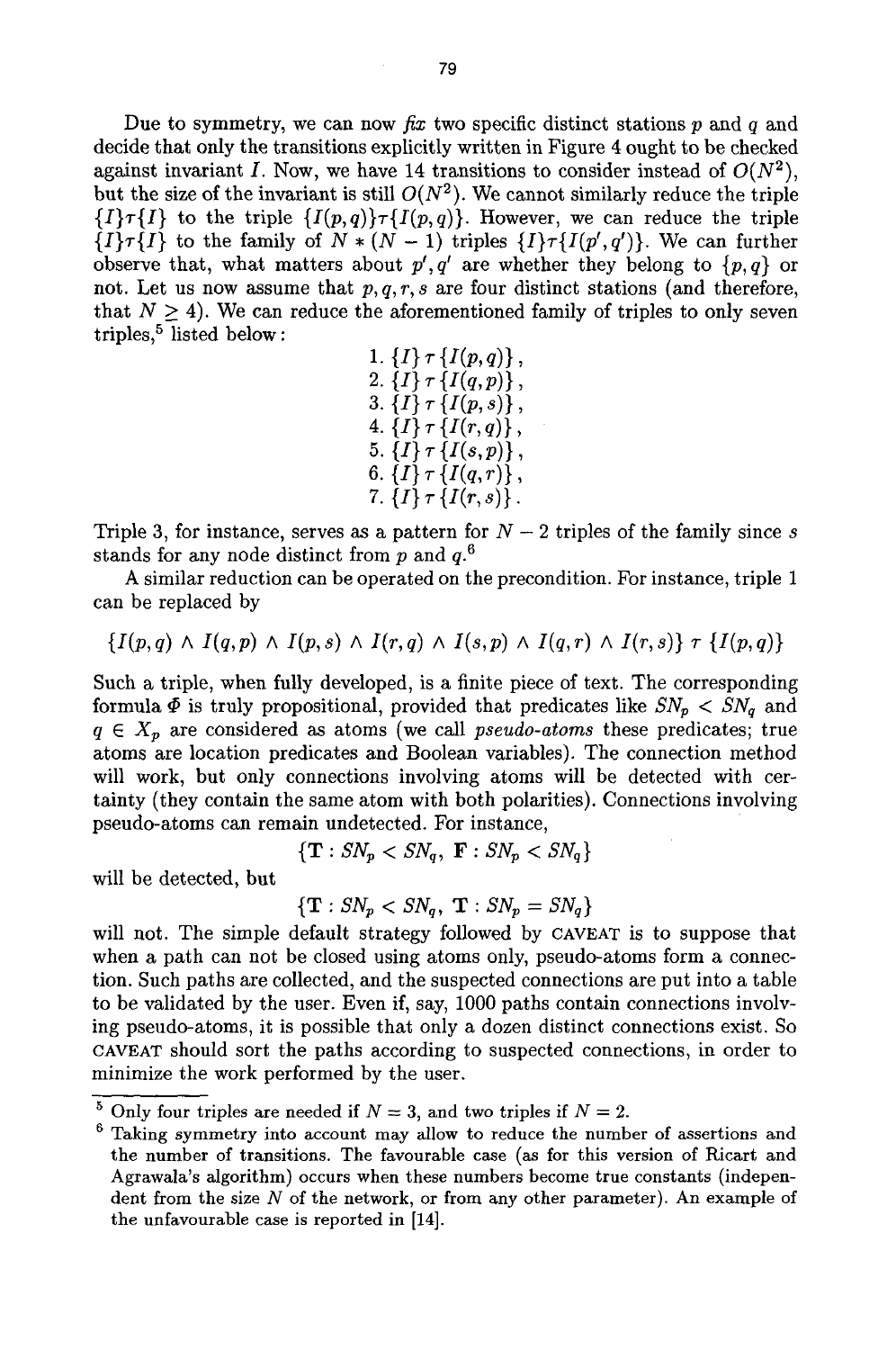#### 3.3 What is obtained using CAVEAT ?

The main data file for CAVEAT contains the program to be verified. The declarations are rather standard and omitted here. The languages for transitions and assertions are slightly adapted from those used in Figure 4 and Formula (2).

Two differences exist between the real code and the abstract code in Figure 4. First,  $\vert \vert$  becomes skip, since it does not interfere with the invariant. Second, the set  $X_p$  is implemented as a Boolean array XP, with XP [q] meaning  $q \in X_p$  (we suppose that XP [p] is true, although that does not really matter). The constant XPempty is such that XPempty [q] holds only if  $q=p$ ; the variable XPCard records the number of true elements in the array XP. The transformation induced in the real code is straightforward.

The main data file also contains the invariant to be verified.

CAVEAT generates and explores the VAG for each of the 14 transitions; if the invariant to be checked is  $I(p,q) \wedge I(q,p)$ , this takes ten minutes (SUN Sparc 10) since, in spite of the simplifications introduced above, the path list remains  $\log$ . However, most of the paths are closed by the system, and the set of "suspected connections" submitted to the user is short: 11 small sets, all of which being inconsistent. Here they are, in abstract notation:

1. {**F** : 
$$
SN_q = SN_p
$$
, **F** :  $SN_q < SN_p$ , **F** :  $SN_p < SN_p$  }  
\n2. {**T** :  $SN_p < SN_q$ , **T** :  $SN_q < SN_p$  },  
\n3. {**F** :  $q \in X_p$ , **T** :  $|X_p| = N$  },  
\n4. {**T** :  $q \in \{p\}$  },  
\n5. {**T** :  $SN_q < time$ , **T** :  $time = SN_q$  },  
\n6. {**T** :  $|X_q| = 1$ , **T** :  $p \in X_q$  },  
\n7. {**F** :  $time < time + 1$  },  
\n8. {**T** :  $|X_p| = 1$ , **T** :  $q \in X_p$  },  
\n9. {**T** :  $SN_q < time$ , **T** :  $time < SN_q$  },  
\n10. {**T** :  $SN_q < time$ , **T** :  $SN_q = time$  },  
\n11. {**T** :  $SN_q < time$ , **F** :  $SN_q < time + 1$  }.

In this favourable case, CAVEAT succeeds in isolating exactly the (tiny) nonpropositional part of the verification work; in order to understand the program, the user has to know that all the eleven small lists of formulas given above are inconsistent.<sup>8</sup>

#### 3.4 Limitations of CAVEAT

Within the restricted, but important subclass of programs CAVEAT is intended to validate, two worrying limitations have been found. First, the gap of running time between the short version of the invariant, i.e.

$$
I(p,q)\wedge I(q,p)
$$

and the full version, i.e.

7 Nearly twenty hours are needed for the full version of the invariant, i.e.

- $I(p,q) \wedge I(q,p) \wedge I(p,s) \wedge I(r,q) \wedge I(s,p) \wedge I(q,r) \wedge I(r,s)$ .
- $s$  Observe that, although the invariant is symmetric w.r.t.  $p$  and  $q$ , the code is not, and neither is the connection set.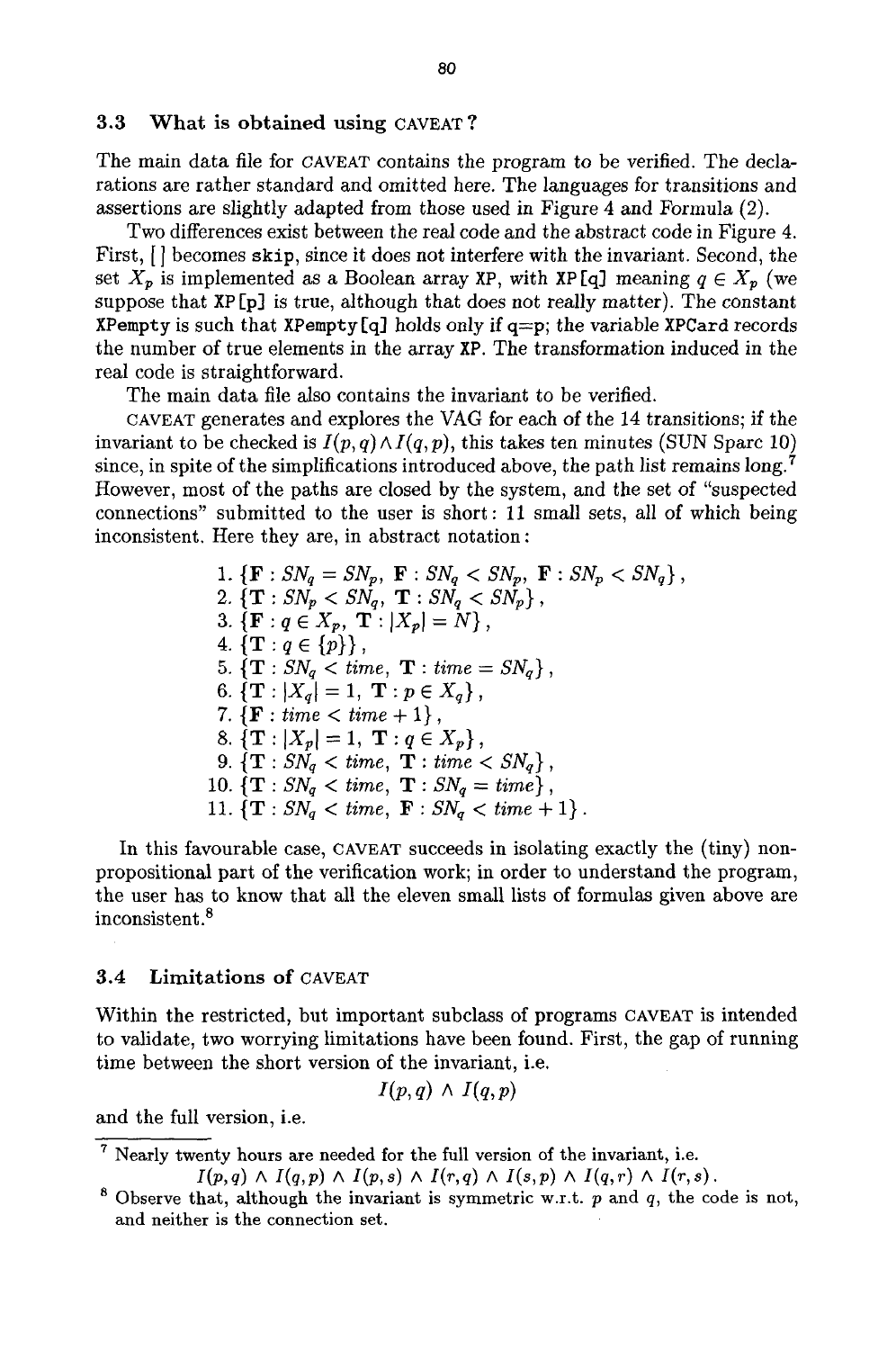$I(p,q) \wedge I(q,p) \wedge I(p,s) \wedge I(r,q) \wedge I(s,p) \wedge I(q,r) \wedge I(r,s)$ , is clearly not acceptable (ratio is worse than 1 to 100), especially since the last five assertion groups of the full version are mostly trivial. This limitation prevents us for now to consider larger, more realistic systems. Techniques for decomposing invariants are currently investigated.

Second, CAVEAT is not efficient for parametric systems whose parameter is not the number of processes. An example is Stenning's "sliding window" protocol, where the parameter is the size of the window. The problem is that quantification elimination is more difficult in this case, and leads to longer propositional formulas.

### 3.5 A necessary extension

CAVEAT is inspired by the classical idea that the best way to validate (the safety part of) the specifications of a concurrent system is to provide an appropriate invariant. However, as many designers are already reluctant to write specifications in a formal way, they are even less likely to be willing to also provide the invariant. Indeed, although the invariant is usually not more complex than the program code, it is more complex than the specification and not obvious to derive. The conclusion is that the construction of the invariant itself should be automated as much as possible.

The point of view adopted in [14, 16] is to view the system under study, say  $S_n$ , and its invariant  $I_n$ , as the last pair of a sequence  $((S_k, I_k) : k \leq n)$  of "specified systems". Small transformation steps lead quite systematically from one version to the next, and the initial system  $S_0$  is very abstract, so the construction of its invariant  $I_0$  is usually easy. As can be seen in [16], the design/verification process is quite lengthy but *much more time was devoted in verifying the "candidate-invariants" (by hand) than in their actual construction;* this construction will be integrated in the next version of CAVEAT. Note however that the construction process is not always amenable to automation. The exercise considered in [14] is probably a worst case in this respect. The extension to liveness and other temporal properties may be possible, using e.g. the technique reported in [15].

### 4 Related work

Several successful experiments have been made in combining model checking and theorem proving. In  $[19]$ , an 8.2<sup>m</sup>-bit multiplier is verified in this way. The principle is to verify the basic component of the multiplier, i.e., the 8-bit multiplier, by model-checking. Theorem proving (in temporal logic) is used to validate the recursive way in which four  $N$ -bit multipliers are combined to form a  $2N$ -bit multiplier. This approach takes full benefits of the now powerful implementations of model-checking algorithms, but applies to a more restricted class of programs than ours. The reason is that many parametric systems (including Ricart and Agrawala's algorithm) cannot be decomposed into non-parametric ones.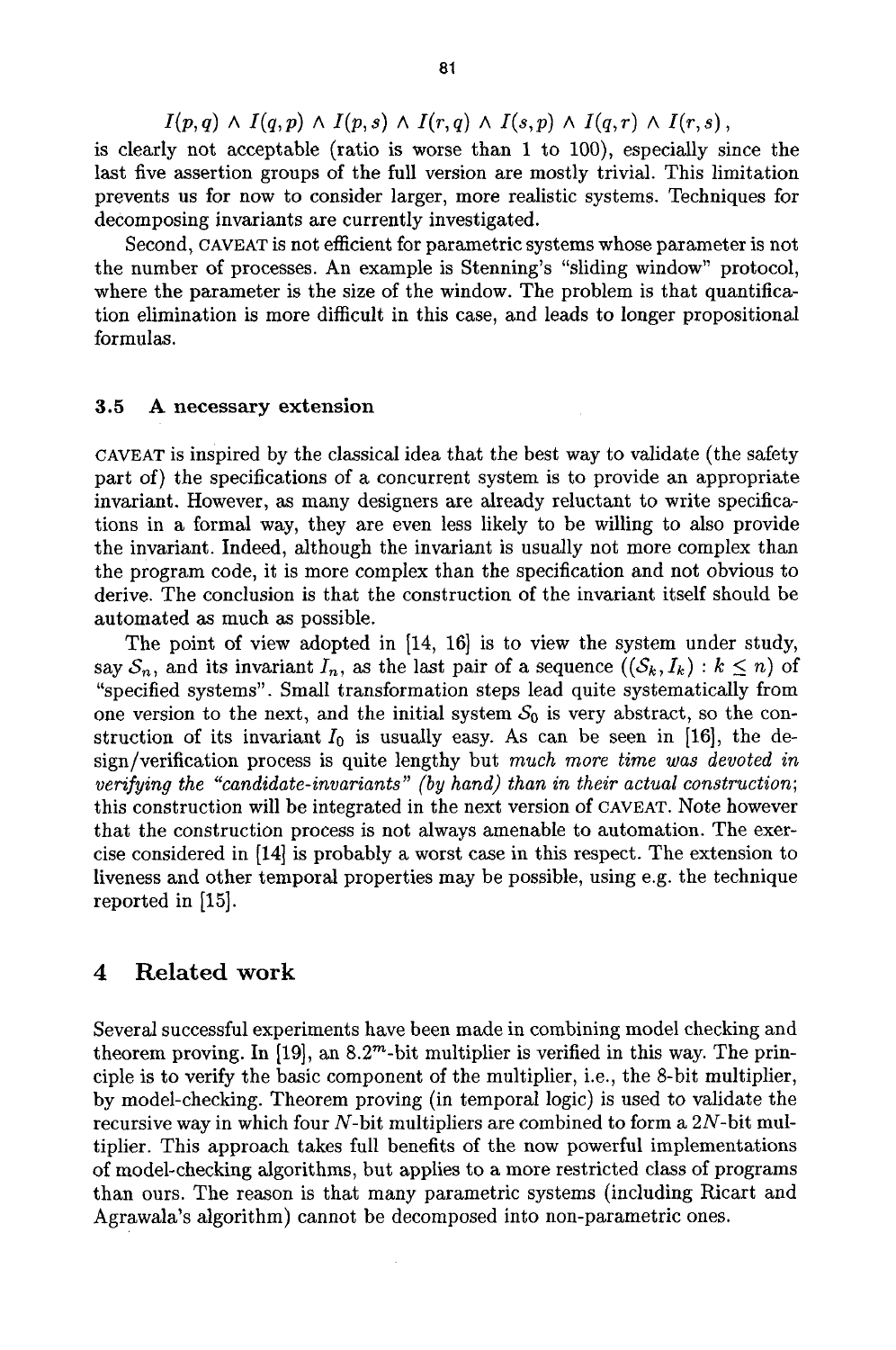In this paper, we avoid this decomposition problem and consider the system to be verified as a whole. Simplification is performed on the verification conditions. As a result, we do not use model-checking, but tautology-checking.

Our approach is more similar to the approach reported in [25]. The system STEP uses model-checking whenever possible, and reverts to (temporal) theorem proving when model-checking fails. STEP does not rely on our incremental approach for obtaining invariants, but attempts to synthesize invariants directly from the program code. It also integrates various simplification methods, including two decision procedures for Presburger arithmetic (the first one is efficient, the second one is complete). STEP does not appear to achieve a full separation between the automatic part and the ATP-supported part, which is one of our main objectives. Indeed, in our opinion, this separation allows to reduce the ATP-part to short and elementary formulas, for which complicated ATP techniques are not really needed.

The incremental approach that is currently integrated in CAVEAT is not the only way to transform concurrent systems, from higher-level to lower-level versions. Other approaches might be amenable to partial automation, for instance those refining atomicity with a reduction principle [2, 22], those using refinements and hierarchical design [24, 18] or phase decomposition [10, 28], and those based on property preserving abstractions [4, 12].

Symbolic model-checking and tautology-checking can be improved by using (ordered) binary decision diagrams [6]. This approach is followed in [7], and successfully applied to the verification of a simple synchronous pipeline. Besides, using Boolean automata can be more effective than using Boolean formulas, and this kind of approach is not restricted to investigating concurrent systems [17]. First experiments with (O)BDD in CAVEAT have not been encouraging, however, since we lack an effective procedure for ordering atoms and pseudo-atoms. No experiment has been made yet in the area of digital circuits.

# **References**

- 1. K.R. Apt and D.C. Kozen, Limits for Automatic Program Verification, *Inform. Process. Letters* 22 (1986) 307-309.
- 2. R.J. Back, A Method for Refining Atomicity in Parallel Algorithms, PARLE'89, *Lect. Notes in Comput. Sci.* 366 (1989) 199-216.
- 3. R.J. Back and R. Kurki-Suonio, Distributed co-operation with action systems, *ACM Trans. Programming Languages Syst.* 10 (1988) 513-554.
- 4. S. Bensalem et al., Property Preserving Abstractions for the Verification of Concurrent Systems, to appear in *Formal Methods in System Design* (1994).
- 5. W. Bibel, *Deduction Automated Logic,* Academic Press, 1993.
- 6. R.E. Bryant, Graph-based algorithms for Boolean function manipulation, *IEEE Trans. on Computers* C-35 (1986) 677-691.
- 7. J.R. Burch et al., Symbolic Model Checking:  $10^{20}$  States and Beyond, *Proc. 5th. Symp. on Logic in Computer Science* (1990) 428-439.
- 8. E. Clarke, E. Emerson and A. Sistla, Automatic Verification of Finite-State Concurrent Systems Using Temporal Logic Specifications, *ACM Trans. Programming Languages Syst.* 8 (1986) 244-263.